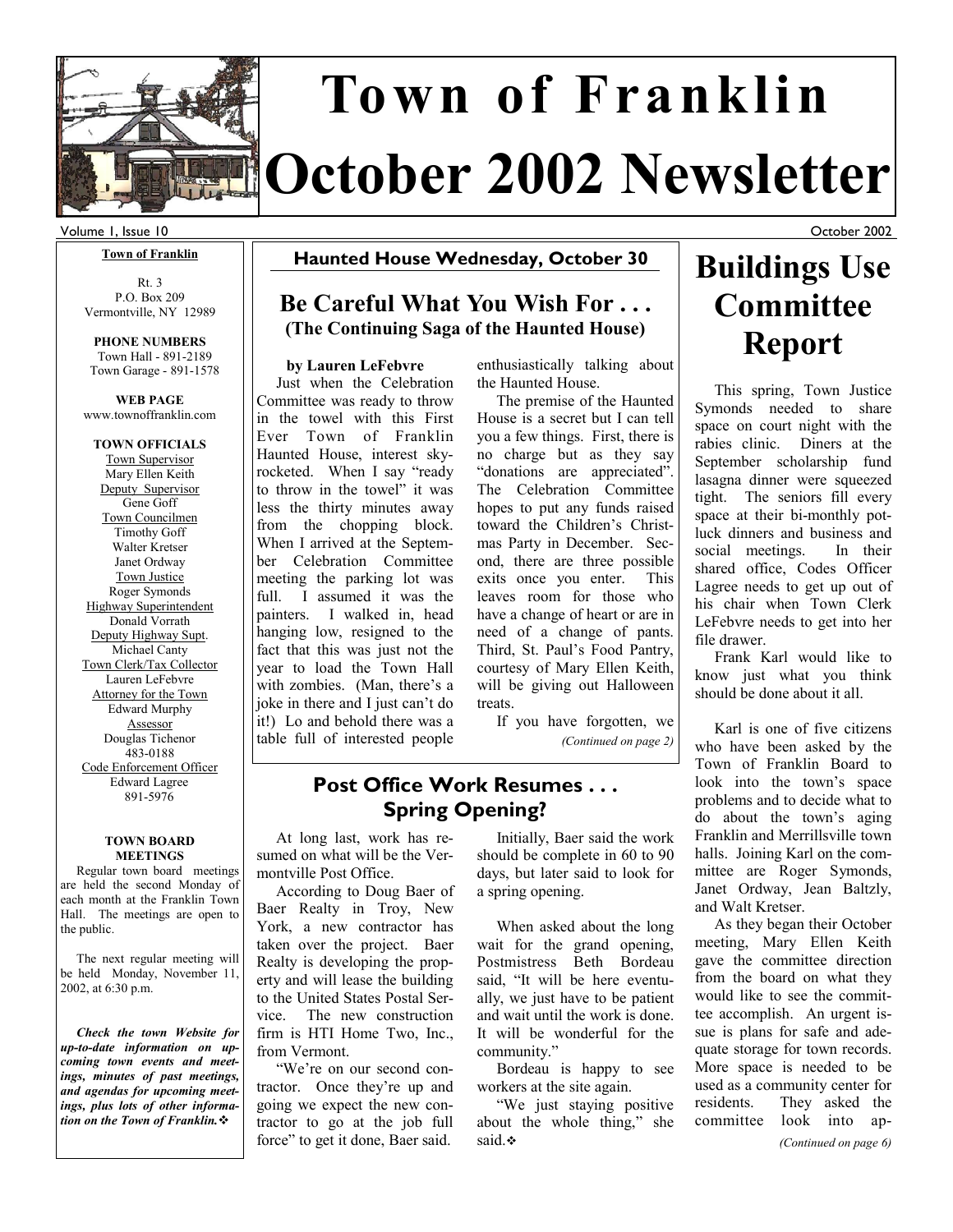## **Halloween Haunted House**

ner table centerpieces We have every intention of being "flexible" Ghouls. We

will make every effort to accommodate every visitor.

 This is to put parents of little ones minds at ease. No one wants to scar your little pumpkin for life.

 We'll wait until they're at least 10 for that!

 Hope to see you Wednesday, October 30, between 6:00 p.m. and 8:00 p.m.

### **Nov. Town Tuesday to be Sponsored by Nazarene Church**

 The November Town Tuesday will be held at the Franklin Town Hall on November 19.

 The Vermontville Community Church of the Nazarene will host a Spaghetti Dinner from 4:00 to 7:00 p.m. to raise money to refurbish the parsonage.

 "We are currently without a pastor and really are in no shape to hire a new pastor until the parsonage is fixed up," according to Lauren LeFebvre.

 Pastor Betty Jean Goodwin and her family moved from Vermontville this fall. Goodwin has taken a position at the Eastern Nazarene College in Boston.

 "It's a catch 22. Membership is dwindling because of the lack of a pastor, leaving a severe lack of funds in the of-

fering plate," LeFebvre said. "The Nazarene Church depends solely on the membership for financial support. There is no Big Office somewhere funneling money to every little parish."

 The "cost" of the dinner will be a donation at the door. There will be eat-in and take-out dinners available.

 Under the guidance of Goodwin, the Nazarene Church was communityoriented. The Goodwins were regular volunteers at town events, and the church sponsored a lively and popular youth group.

 Anyone who will not be at the dinner but who would like to donate to the church to help with the parsonage should contact the church.

### **Get Ready for Winter . . .**

#### **Flu Clinics**

 The Franklin County Health Department will hold a flu clinic for seniors on Friday, October 25, from 2:30 until 3:30 p.m. at the Franklin Town Hall. There is no cost for the shot for anyone who is covered by Medicate Part 2. Otherwise, the charge will be \$10. Pneumonia vaccinations also will be available for \$20.

#### \*\*\*\*\*\*\*\*

 The Franklin County Nursing Service will hold its flu clinic on Monday, October 21, 2002, at the Saranac Lake Adult Center from 9:00 a.m. until 1:00 p.m. The shots are free to seniors who are eligible for Medicare. The cost of the shot for those not covered by Medicare will be \$10. Paula Tuthill, Franklin County Office for the Aging case manager, said that seniors should call for an appointment. The number at the center is 891- 2980.

#### **STAR Tax Exemptions**

 With this fall's school tax bills in hand, residents are calling the Franklin Town Hall about the STAR exemption. The tax program is available to seniors and residents whose household income qualifies them for the exemption.

 Basically . . . it's too late for this year. However, eligible homeowners can apply for next year's tax bill. The applications are available through the town assessor, Doug Tichenor, at 483-0188, or can be picked up at the Franklin Town Hall. The deadline each year for STAR applications is March 1.

 Keep in mind: Paperwork must be filled out every year; the exemption applies only toward school taxes, and it can be used for primary residences only – no second homes or vacant land.  $\cdot$ 

### **Dates of Upcoming Town Meetings and Events**

Monday, October 21, 2002 – Flu Clinic at Saranac Lake Adult Center; call for appointment at 891-2980 Thursday, October 24, 2002 – Board business meeting, 6:30 p.m., Franklin Town Hall Friday, October 25, 2002 – Flu Clinic, 2:30 – 3:30 p.m., Franklin Town Hall Wednesday, October 30, 2002 – Haunted House night, 6:00 – 8:00 p.m. Tuesday, November 5, 2002 – Election Day, polls open 6:00 a.m. – 9:00 p.m., Franklin Town Hall, Merrillsville and Food Pantry Pie and Bake Sale Monday, November 11, 2002 – Regular monthly town board meeting, 6:30 p.m., Franklin Town Hall

Tuesday, November 19, 2002 – Nazarene Church spaghetti dinner, 4:00 to 7:00 p.m., Franklin Town Hall Wednesday, November 20, 2002 – Building Use Committee meeting, 6:30 p.m., Franklin Town Hall

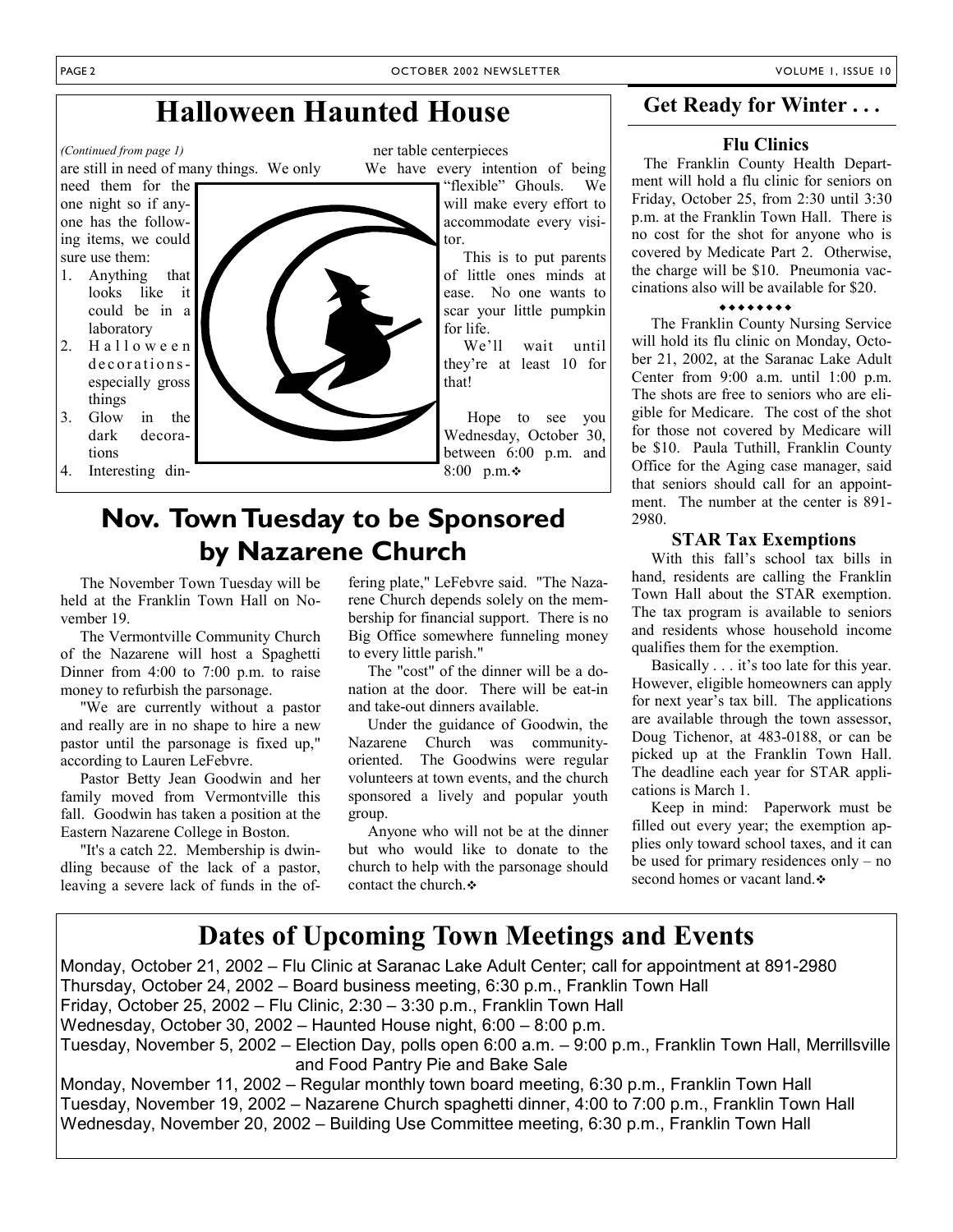## **Town "Garbage Law" goes into effect**

 Town Clerk Lauren LeFebvre was notified by the State of New York that the town's Local Law for the Prohibition of Improper Storage of Garbage in the Town of Franklin is in effect.

 At the September regular meeting, the board proposed a law that would give the town the authority to act in situations where garbage has been allowed to accumulate and become a health hazard.

 A public hearing was held September 18, and the board unanimously voted to

adopt the law.

 The law carefully defines garbage and proper storage of garbage. Garden compost clearly is not included.

 "We understand that sometimes there are situations that make it difficult or impossible for people to get rid of their garbage. This gives us a way to clean up the situation," according to Town Supervisor Mary Ellen Keith.

The town's code officer will enforce

the law. A homeowner or tenant notified of a violation would be required to clean up the garbage or secure it in a proper garbage receptacle or compost within ten days.

 The homeowner or tenant can request an informal hearing if there are other issues to consider. If the situation is not taken care of, the town can then have the site cleaned up, with all of the costs added to the homeowner's next annual tax bill  $\bullet$ 

## **E911 questionnaires to be out soon**

 Rick Brown, who with Don Work has been hired by the County of Franklin to prepare the Town of Franklin for the Emergency 911 system, reported to Supervisor Mary Ellen Keith that the work is three weeks behind schedule, but is coming along.

 Brown was at the town hall recently to check town maps to verify the correct names of some of the roads.

Road names have a way of informally

evolving over the years. The Mud Pond-Mensink Road is actually the Kushaqua-Mud Pond Road. According to the memory of some residents, the Fletcher Farm Road for many years had been known as the Franklin Falls Road because after the town became part of the Saranac Lake Central School District the bus garage identified it as such.

 The board may need to consider putting money into the budget for new signs

so the roads are correctly designated for the E911 emergency system.

 The next step in the E911 project, mailing out questionnaires to town residents, will begin soon. Getting accurate information is important for the system to work, and Brown is hoping for a good response.

 The questionnaire will come with a stamped return envelope and will take only a minute to fill out. $\div$ 

## **Is doubling the County Landfill a good idea?**

#### **by Frank Karl**

 The Franklin County Solid Waste Committee will meet on Thursday, October 24th at the Malone Court House at 4:00 p.m. On the agenda is the question of asking DEC to increase our allowable amount of solid waste from the current 43,500 tons per year to 100,000 tons. To give you some idea of what this means (instead of just more political garbage - no pun intended), if we were able to collect every morsel of garbage generated in Franklin County, it would amount to about 28,000 to 30,000 tons. So, the proposal would mean, if passed as is and approved by DEC, that we would import twice the garbage from out of the county as we ourselves generate.

 Said another way, we could become the garbage can for what would amount to out-of-county sources, equal to two counties our size.

 Some of us on the board feel that a reasonable increase would help to stabilize our economic future. Currently, three of the seven board members feel that an increase of perhaps 10,000 to 16,000 tons maximum would be more than adequate. Down the road, should a change up or down be necessary it could be addressed by the board at that time.

 What does all this mean to Franklin county residents? Any increase means more traffic on county roads, and that our cells at the main landfill will fill faster and thus the need to construct more cells in a shorter time frame. Thus, a larger landfill.

 At a recent meeting, a town supervisor stated that he was in favor of the increase to 100,000 tons. However, when I asked him why, he said that it would fill the current cells faster and the landfill would be closed and they could be rid of it! At that point, I turned to the rest of the board and our administrator and asked if any of them anticipated a closure of the landfill. Silence!

In fairness, full closure would mean

that Franklin County residents would have to find another place for their garbage, construction waste, etc.

 My personal view: Keep the landfill going as it currently is, run by the County Solid Waste Authority (not privatized), a reasonable increase in tonnage to assure economic security (if necessary), improve our recycling program, and keep our facilities in a manner responsible to the surrounding communities. Once our bonds are paid off, in about ten years, our expenses will diminish dramatically.

 It is important that you become informed of what is going on and let your views be known to the Solid Waste Board, or your county legislators. If you have a trash collector or if you take your own, make sure it goes to the Franklin County Landfill or to the transfer station in Lake Clear. The more we get from within the county the less will be required from outside.

 Who would have thought that garbage could be so much fun?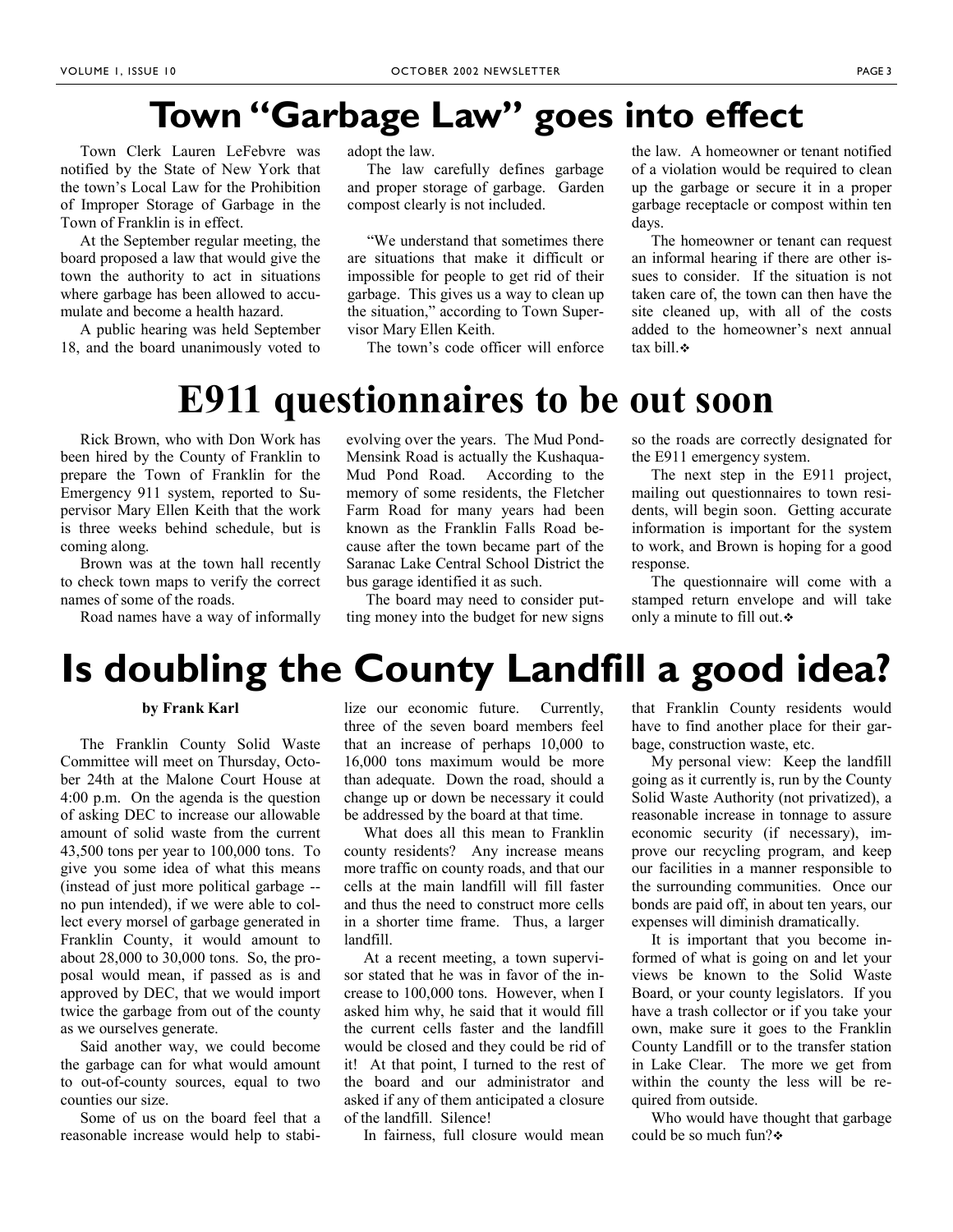## **Highway Superintendent Report**

**by Donald A. Vorrath Highway Superintendent** 

 Since our last meeting of September 9, 2002, much has happened in the highway department.

 1. All the mowing of the roadsides was completed and mower has been removed from tractor for winter. Tractor three-point hitch is now set with rake weather permitting, to rake dirt roads.

 2. Hot patching was completed on Oregon Plains, Kushaqua-Mud Pond, and Alder Brook Roads. We have many more areas to address and will try to patch the most critical of them.

3. Cold patching also is continuing.

 4. A large culvert, 24" x 30', was installed on Goldsmith Road. The old steel culvert (blocked solid by beavers) was removed. New beaver grates were built and chained to the culvert.

 5. Four (4) new driveway culverts were also installed, one (1) each on Muzzy Road and Blue Spruce Drive, and two (2) on Fletcher Farm Road.

 6. Some additional widening of Merrill Road also was accomplished.

 7. A major washout was repaired on Bigelow Road.

 8. An exposed pipe on Garden Drive was torch-cut and removed before it became a hazard for a wing plow. An exposed section of steel culvert, which also was a plow hazard, was removed on Goldsmith Road.

9. The Highway Department employ-

ees attended and participated in the First Annual M.A. Jerry's Snow Plow Rodeo, and I'm pleased to report that driver Eric Merrill and wing Darin Lindsay ranked 11th out of 23 teams representing various villages, towns, counties, and state.

 10. Highway personnel hauled fill from the new post office to 15 residents of our town. This number doesn't include the people who contracted for fill.

 11. Your Highway Superintendent attended the 57th Annual New York State Highway Superintendents Conference in Monticello September 24 – 27, 2002, and found it to be a rewarding learning experience. Besides the various sessions that pertain to highway administration, there were also vendor displays, exhibits, and demonstrations of new equipment and products. The networking with other superintendents is beyond measure. As part of a continuing education program, I want to thank the Town of Franklin for this opportunity.

 12. Highway personnel also were involved in a pending arbitration proceeding involving a terminated employee. This issue isn't resolved at present but it does, nonetheless, take some time from regular work schedules.

 And, finally – fill. All of the roadside or other town-excavated fill is distributed to the residents of the town who request it. It usually is hauled to areas where certain types of fill are either needed or wanted.

Keep in mind that most fill contains

### **Board Prepares 2003 Budget**

 October is the month that town boards meet to work out their budgets for the following year. The Town of Franklin Board has been anticipating budgeting by holding workshops throughout the year to evaluate the needs and problems at various town sites.

 The Franklin Town Board completed their October budget workshops and will soon have the preliminary budget for the 2003 fiscal year. It will be presented at a public hearing Thursday, November 7, at 6:30 p.m. The final budget must be adopted by November 20.

 Revenue that comes to the town in addition to taxes includes funds from the state, interest payments, fees paid to the town clerk and codes officer, and fines collected by the town justice.

 To increase revenues and reduce taxes, Town Clerk Lauren LeFebvre has agreed to collect late property taxes for the county, and Highway Supervisor Don Vorrath has been sharing equipment and personnel with other towns and the county. The board and town officers also have been purchasing goods and equipment through state contract.

sand, roadside debris, clumps of grass and brush, stones, and, in some cases, boulders and stumps. Where we can, we usually drop fill to try to fit the residents' requests.

 The Highway Department is winding down this operation for the year, and will start getting "dressed" for winter. Delivery of sand and salt begins this week.

### **Speaking of Sand . . .**

 The contract for road sand was awarded to Trudeau Sand and Gravel. The town buys 12,000 tons of sand a year to use on the roads during the winter.

 Unlike the state's heavy use of salt on Route 3, the town's sand contains only about five percent salt. According to Don Vorrath, Town Highway Supervisor, the salt in the sand is not used to melt ice on the roads but to keep the sand from freezing so it will be loose for spreading from the sanders.

 Vorrath asked the board to consider buying more salt for the upcoming winter. Because of the lack of snow last year, the highway department used more salt than usual, and they had to use some of the reserves.

 "With lots of snow, sand takes care of the roads," he explained. "Without the snow cover, ice builds up and salt is needed to clear the roads."

 Vorrath also noted that lack of snow in the winters also in harder on the town plows.

### **Heating Assistance Applications Available**

 The HEAP applications are available for this year. HEAP helps low income and senior citizen residents with winter heating bills. Applications are available through the Saranac Lake Adult Center at 891-2980.

 When you call, you can ask for Paula Tuthill or Francine Lester. Either one of them can help with the HEAP paperwork. They urge anyone who may be eligible to take advantage of the program to help with winter's heating bills.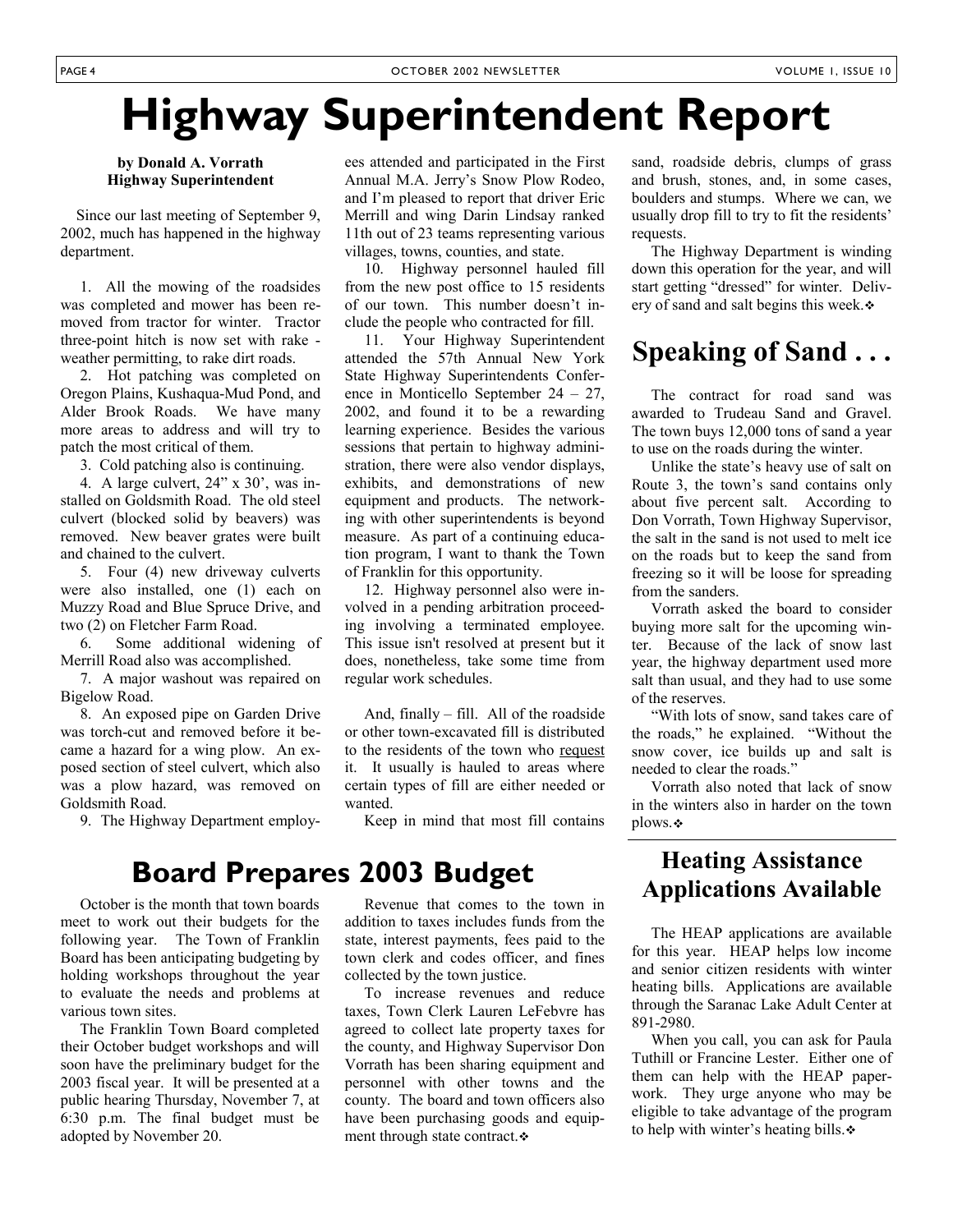## **LaPier Joins BOAR**

 With the expiration of Gene Irvine's term on September 30, 2002, the board nominated Roland LaPier as a new member of the town's Board of Assessment Review.

 The board is made up of five members, each with a five-year term. On Tax Grievance Day, BOAR members hear complaints from taxpayers who want to contest their assessment. The BOAR has the authority to lower an assessment if the complainant can prove that the assessment is too high or in error. Members are required to attend training held by the New York State Board of Real Property Services.

 BOAR members also requested that the board act to change the Grievance Day date to accommodate members' and Assessor Doug Tichenor's schedules. Currently, town law requires that Grievance Day be held the first Wednesday in June. The date will require an amendment to town law.

color was fine and would do rather than risk not getting paint on the bare, scraped wood. Even with the unusually warm and dry October days, the painting season was coming to a close.

 The two trees in front of the town hall were taken down before the painting began. One tree was growing up into the overhead electrical wires, and the other tree was growing up against the building and hiding the "Town of

## **Painting Done in Time for Winter**

 After putting out bids for the second time, the Town Board contracted with Pallotta Painting of Lake Placid for \$8,750 to paint the Franklin Town Hall. The two sides of the building facing Rt. 3 and Cold Brook Road were badly peeling and were in urgent need of attention.

 There have been some comments about the new colors. Paint delivered to the town had been mixed incorrectly. The scraping already had been done, and Gene Goff and Walt Kretser, who were overseeing the work, decided that the

### **Thank Yous for Lasagna Dinner**

 The Town of Franklin Scholarship Committee wishes to thank all of the volunteers, donors, and guests at the First Annual Back-To-School Lasagna Dinner.

With the help – and patience – of Dave Dekkers, the committee and volunteer workers managed to serve 175 dinners.

 "We initially planned for 125 to 150 dinners, and at last minute decided to plan for more, thinking we'd find something to do with the leftovers," according to committee member Shir Filler. "In the end, we had to turn away the last half dozen or so people." Even committee members and workers didn't have a chance to enjoy the lasagna.

 The approximately \$1,200 made at the dinner will be added to funds for scholarships that will be distributed in April 2003. The committee awards several scholarships each year to residents of the Town of Franklin who have completed at

Franklin" sign.

least one semester of post-high school education with a B average or better.

 Volunteer cooks and servers at the dinner included Vincent Fallica, Barbara Karl, Mary Ellen Keith, Katrine Kretser, Merriam Lawrence, Norma Longo, Bill Oliver, Janet Ordway, Brooke Symonds, Tina Tyler, and Bruce Young. Committee members are Shir Filler, Fran Oliver, Walt Kretser, Lorrie Rumble, Al Berg, and Reid Fitzsimons.

 Donors to the dinner were Gene's Grocery and Tops Market, the Adirondack Medical Center, and the many bakers and cooks who provided the large variety of homemade desserts.

 The winner of the 50/50 raffle was Gloria Downs of Saranac Lake. The candy-filled piñatas, donated by Tops Market and Fran Oliver, were won by Anastasia and Cody Brush, Lorrie Donaldson, Cathy Morris, and Margaret Turnbull.

### SL Library Planning Expansion

 The Saranac Lake Free Library will be expanding their building to accommodate the growth in book inventory and services over the years.

 Dr. Francis Trudeau opened the library in 1890 with a collection of 400 books. Today the library has over 35,000 books, 11 computers for library users, a video collection, and an art collection. There is a section of large-print books, and spaces have been set aside for the literacy volunteer program and the English-as-second-language program. The building also houses the Dickert Wildlife Collection, and the Cantwell Room for exhibits and meetings. The original building had three additions over the years, the last in 1985.

 The \$75,000 building project will allow the library to expand space to for each of each of those programs and services, and also will include a new "children's room" which will provide for children's books and programs, including a safe and positive space for young adults to use after school.

 In compliance with New York State law, the plans will need include bringing the library building up to date with all building codes and handicap access requirements.

 On behalf of the campaign, Merle Smith and Kirk Petersen of Saranac Lake met with the town board asking for financial help. The board hesitated to add to next year's budget.

 "Our taxpayers already support the library in their school taxes and we don't want to tax residents again for the building project," Supervisor Mary Ellen Keith said. She suggested to them that the town sponsor a fundraiser instead.

 Councilman Walt Kretser agreed. "I know about fundraisers, and I think you may get more that way than through the board," he added.

 Petersen welcomed the offer. "I'd be delighted to participate, to come out and help," he said.

 The town board tentatively scheduled fundraiser dinner sometime early next year for the library.